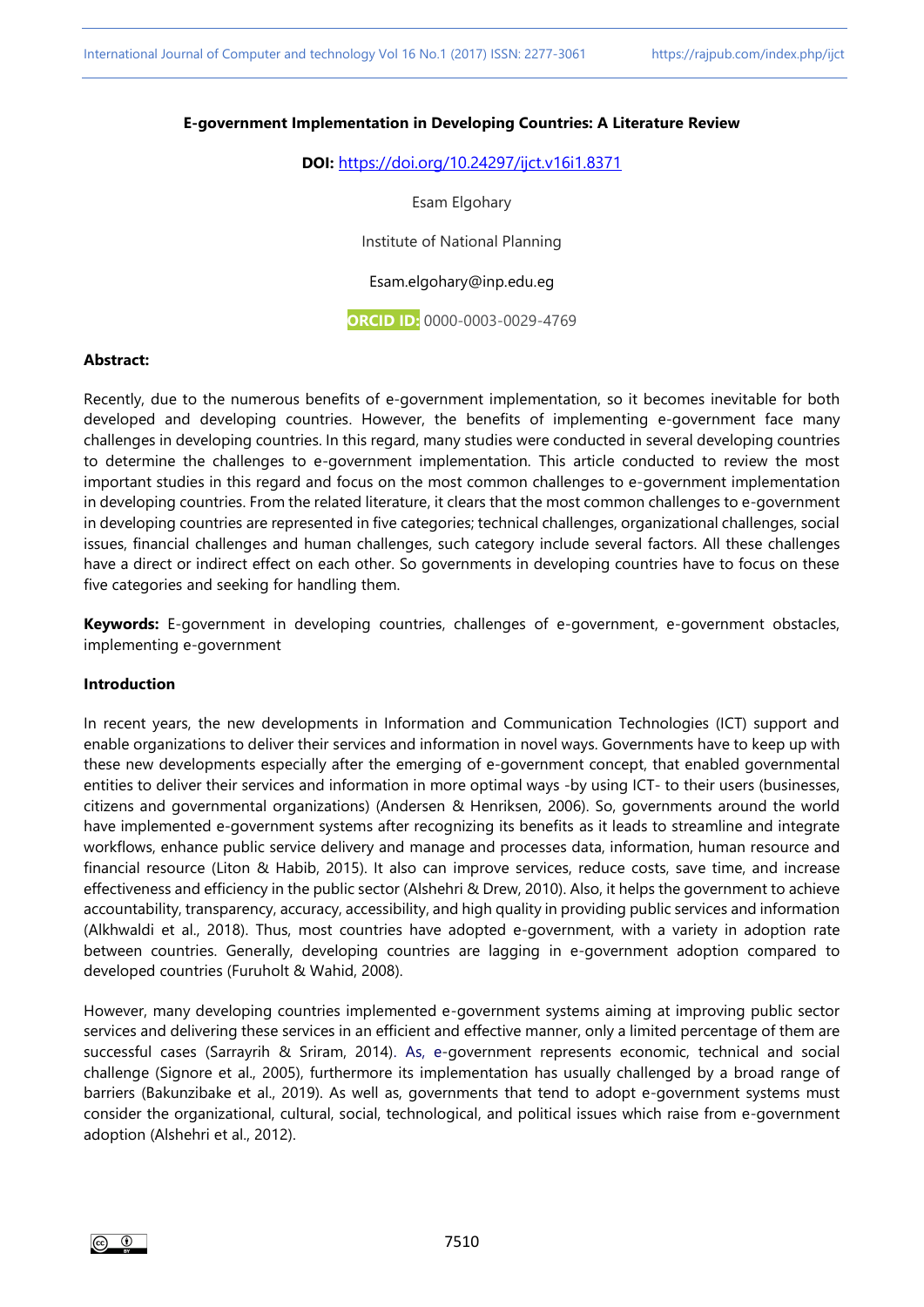This paper studies the challenges of e-government implementation in developing countries, so it reviews the challenges that were mentioned in the previous studies on different countries and focused on the most common challenges in these countries.a

### **E-government Definitions:**

In General, the increasingly use of ICTs in different fields has forced governments to adopt e-government systems; especially because the private sector adoption of ICTs which put the public sector under pressure. E-Government concept refers to the use of technologies such as (internet, mobile computing, and wide area networks) by the government agencies to transform relationships with businesses, citizens and other government entities (Alshehri et al., 2012). Accordingly, government services can be provided through various methods such as; retailers, e-portals, banks, government, and private sectors (Sarrayrih & Sriram, 2014).

E-government was defined as "government uses of information and communication technologies to offer for citizens and businesses the opportunity to interact and conduct business with government by using different electronic media such as telephone touch pad, fax, smart cards, self-service kiosks, e-mail / Internet, and Electronic Data Interchange (EDI)" (Almarabeh & AbuAli, 2010).

As well as, the United Nation's, (2018) defined it as "The use of information and communication technologies (ICT) - such as Wide Area Networks, the Internet, and mobile computing - by government agencies."

Government interacting electronically with individuals and organizations in four forms as follows (Abdulkareem, 2015):

- **1. Government to Government (G2G):** it is the backbone of e-government and refers to the processes of communication between different government entities and streamline processes.
- **2. Government to Business (G2B):** the private sector gives significant attention for interactions with egovernment as e-government employs strategies that facilitate these interactions aiming to reduce costs through increases competition, improves procurement practices, and streamlines regulatory processes.
- **3. Government to Citizens (G2C):** work on facilitating citizen interaction with government, which is the primary goal of e-government.
- **4. Government to Employee (G2E)**: it considered a subset of the G2G sector, and focuses on internal administrative activities.

### **E-government Benefits:**

Furthermore, E-government implementation provides several benefits for both developed and developing countries as follows: (Alshehri et al., 2012)

- Reducing customers' and organizations' effort, time and costs
- Improving service delivery and citizens' satisfaction through the better understanding of the users' requirements, which seamless online services
- Increasing users' internet knowledge, ICT skills, and computer usage
- Creating work opportunities and new business
- Improving government agencies efficiency in the data processing
- Reducing data duplication by sharing information and ideas between all government organizations and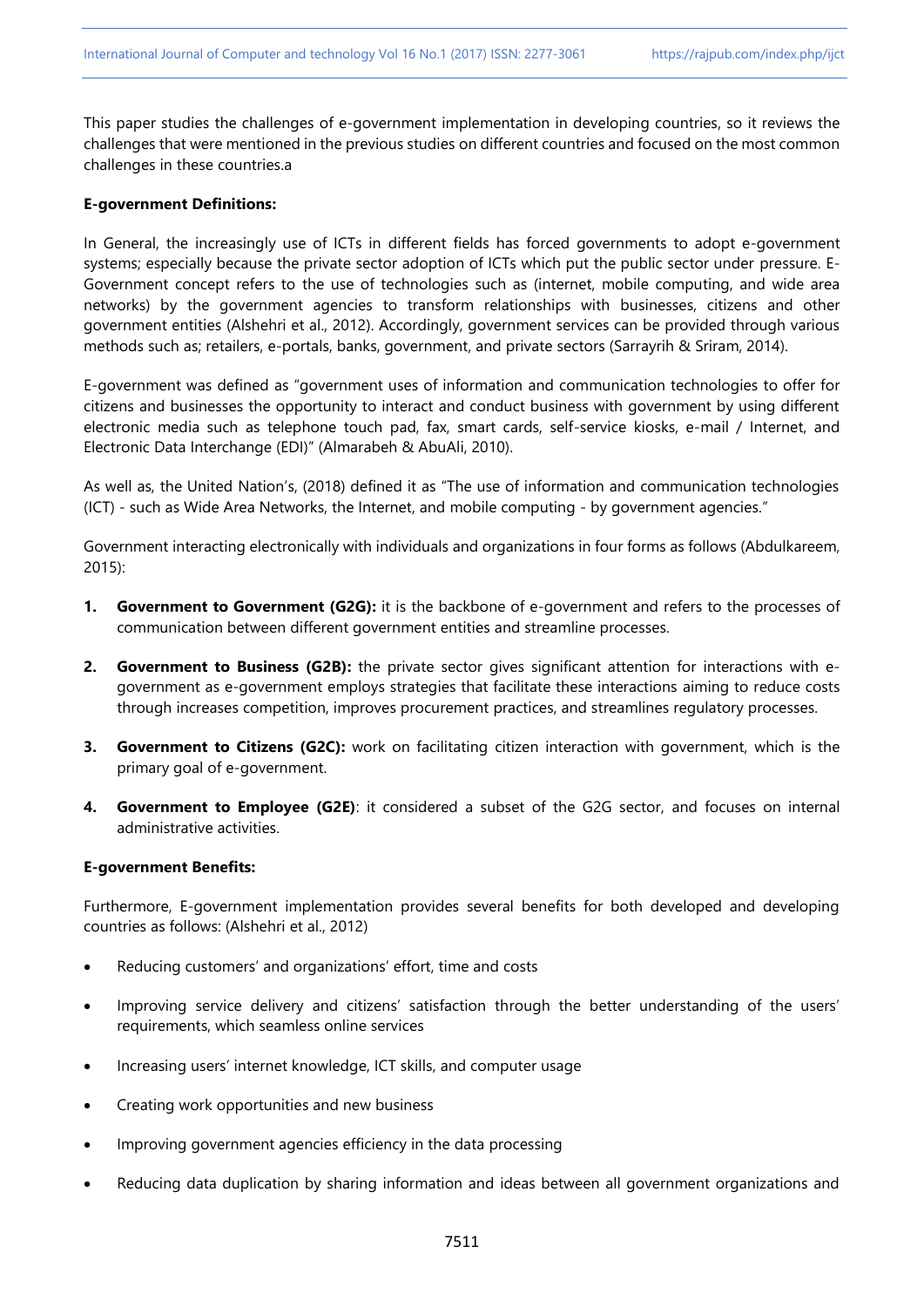departments which enable to build one mega data base.

- Improving efficiency through promoting productivity gains and assisting the government in achieving the objectives of economic policy
- Attempt to building trust between governments and citizens by involving citizens in the policy process, improving government transparency, accuracy, and accountability
- Decreasing corruption and increasing equity between all citizens.
- Delivering government services through online systems helps citizens to access it easily and from any place, as well as ensuring the services availability 24/7.

# **Related Studies:**

Despite the benefits of e-government, it has yet to affect the vast majority of governments in developing countries, as the e-government initiatives face serious challenges (Qaisar & Ali khan, 2010).

The variety and complexity of e-government initiatives imply the existence of a wide range of challenges and barriers to its implementation and management. Thus, there are many pieces of literature that enumerated numerous challenges and issues that can delay the progress of e-government implementation (Alshehri et al., 2012).

In this regard, there are many studies that discuss the most important e-government challenges in developing countries some of them discussed these challenges generally in developing countries, and others applied their study on a specific country such as; Bangladesh, Jordan, Ghana, India, Nigeria, Iraq, Libya, Uganda, Kenya, and Zambia. The most important of these studies are presented as follows:

Gyamfi et al., (2019), opine that the problems and challenges that impede the success of e-government projects in developing countries are very crucial. They revealed in their study addressed "Assessing the Factors Affecting the Implementation of E-Government and Effect on Performance of DVLA," that the problems and challenges that impede the success of e-government projects in developing countries are; lack of ICT infrastructure, interruption of electricity power supply, security threats and financial constraints. The results of this study are all in consonance with the outcome of other studies; Mpinganjira (2013), Acheampong (2012) and Alam (2012).

From Sarker, et al. (2019) study about "Challenges and Opportunities for Information Resource Management for E-Governance in Bangladesh", it reveals that the main barriers to e-government implementation are; cultural and social constraints, constraints related to political consensus and Security of Data, human resources constraints, Digital Divide constraints, and Infrastructural Development constraints.

Alkhwaldi et al., (2018) in his study "Analysis of Cloud-Based E-government Services Acceptance in Jordan: Challenges and Barriers" has classified e-government challenges as follows:

- 1. Technological challenges: include IT infrastructure, security, availability, accessibility, and website design.
- 2. Human aspects: include lack of awareness and ICT skills.
- 3. Social Challenges: include culture.
- 4. Financial challenges: include high cost and lack of budget.

While, a study conducted by Amegavi, et al., (2018) addressed "The dynamics of e-government enactment in a developing country public sector organization: evidence from Ghana", revealed that Human resource, Low ICT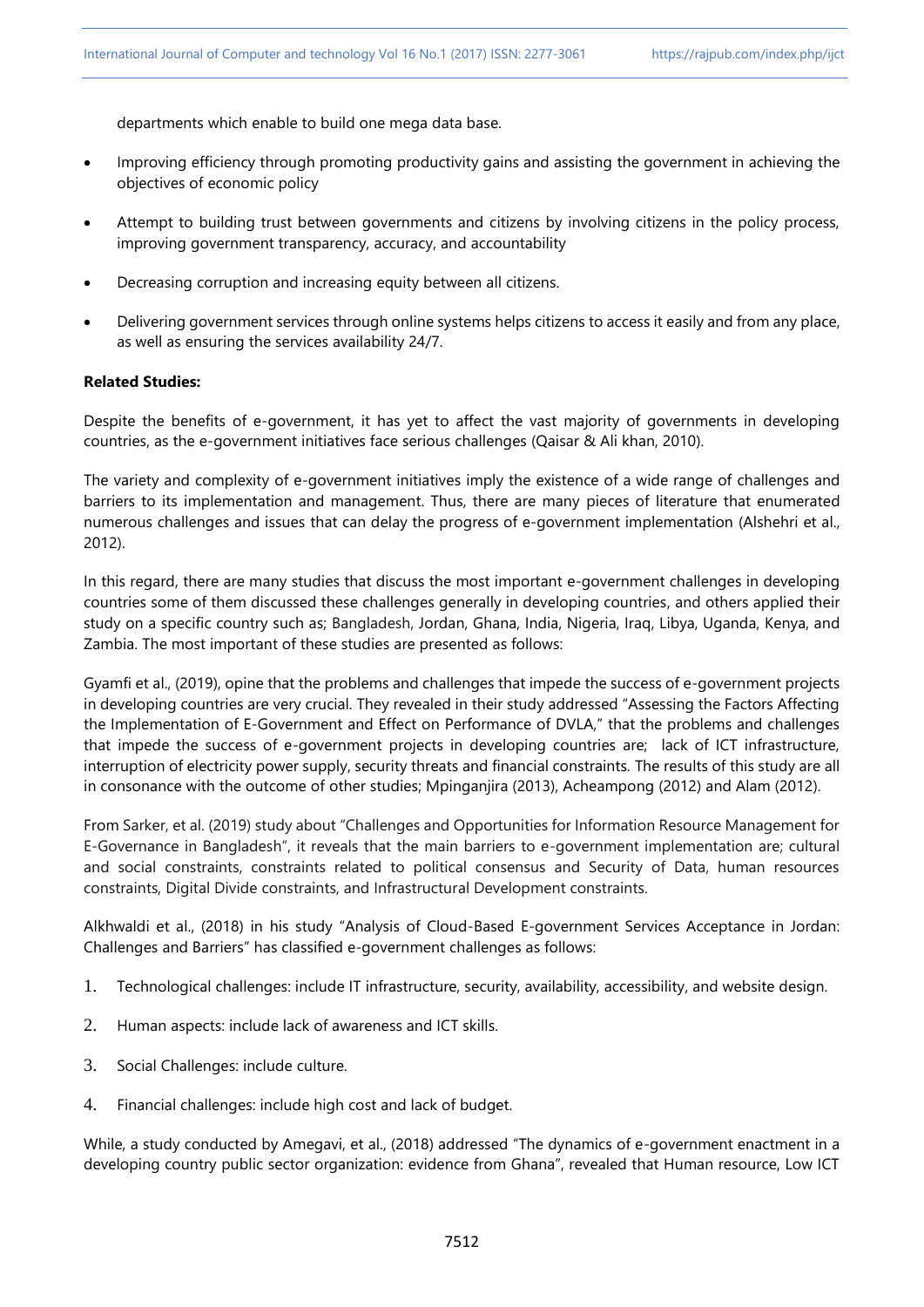literacy, Financial resources, unreliable internet connectivity, Inadequate ICT equipment and the role of leadership are the barriers of successful implementation of e-government.

Gupta, et al., (2018), mentioned in their study "Analyzing the Interaction of Barriers in E-Governance Implementation for Effective Service Quality: Interpretive Structural Modeling Approach", a number of 14 barriers to implementing e-government those are; Lack of inter- and intra-organizational collaboration, Lack of feedback-based learning loops, Lack of citizen engagement, Lack of top management commitment, Lack of political will, Resistance to change, Lack of trust on e-governance, Lack of clarity about roles and responsibilities, Inadequate planning for project sustainability, Unrealistic time frames for implementation, Rigid process in government system, Inadequate infrastructure, Ignorance of stakeholders' concerns, Insufficient requirement analysis

Ajibade, et al. (2017) and (Abdulkareem, 2015) illustrated in their studies that conducted on Nigeria in order to determine the challenges impeded the success of e-government implementation, that challenges to implementing e-government in Nigeria are; Infrastructural Deficit, Digital Divide, Incessant Power Failure, low ICT literacy level, privacy and security challenges, and theft and vandalism of ICT equipment.

Mohammed et al. (2016) conducted a study addressed "E-government and its Challenges in Developing Countries: Case Study Iraqi E-government" this study aims at increasing the awareness of e-government for employees, government, private sectors, and citizens by identifying the e-government in Iraq and explain its challenges. They found that the e-government implementation challenges in Iraq represented in five categories, those are; Politics, organizational, human capability, technical and security. They also illustrated that each of these challenges has many factors that influence positively or negatively on e-government to e-government these factors are limited budget, bureaucracy, slow process for decision making, rules and regulations, transparency and monitoring, top management support, trust, and validity organizational structure, reliability of information, as well as lack of technical person, incompatibility of technician staff, resistance for new technology, threat to personal freedoms, illiteracy computer & internet, interoperability, lack of awareness, and lack of devices and infrastructure.

Another study conducted by Amagoh, (2016) on Nigeria to assess e-government illustrate that the challenges to e-government are, high rate of corruption, lack of basic infrastructures, and a large digital divide

Ahmed et al. (2013), stated in their study "E-Government Services Challenges and Opportunities for Developing Countries: The Case of Libya," that the main challenges to e-government implementation represented in technical challenges, infrastructure challenges, cultural and social issues.

Nabafu & Maiga, (2012), conducted a study on Uganda addressed "A model of success factors for implementing local e-government in Uganda," determined that the e-government in Uganda has faced challenges with building ICT infrastructure, financial resources, awareness, and social-political factors

While, Alshehri et al., (2012) and Alshehri & Drew, (2010), have categorized E-government challenges into four categories as follows:

- 1. Technical Barriers: include ICT infrastructure, privacy, and security.
- 2. Organizational Barriers: include top management support, resistance to change to electronic ways, lack of partners and collaboration, lack of qualified personnel and training, and policy and regulation issues.
- 3. Social Barriers: include digital divide and culture
- 4. Economical or Financial barriers: include High cost and lack of budget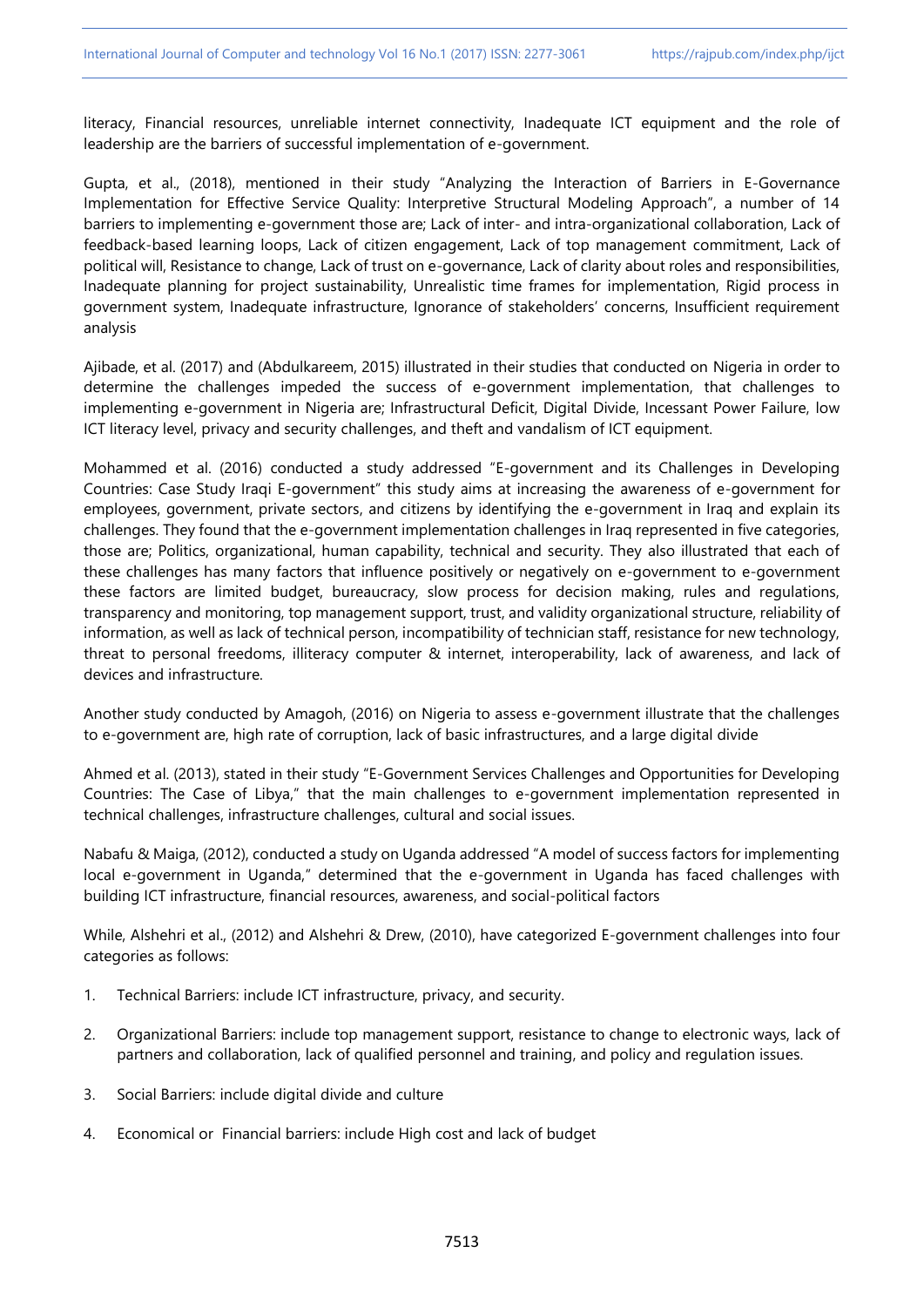Nabafu & Maiga, (2012) determined that challenges to e-government in Kenya were represented in poor information infrastructure, lack of ICT policies, entrenched graft, inadequate human skills, digital divide, and IT illiteracy.

Bwalya, (2009) stated that implementation of e-government in Zambia had faced many challenges such as; lack of ICT infrastructure, resistance by employees and citizens, lack of IT skills and lack of financial resources.

A study on Sub-Saharan Africa conducted by (Mutula, 2008) addressed "Comparison of sub-Saharan Africa's egovernment status with developed and transitional nations" revealed that infrastructure, skill factors, legal and policy are all the major barriers of e-government in Sub-Saharan Africa

As well as (Furuholt & Wahid, 2008) demonstrated that e-government challenges seem to fall into three categories:

- 1. Management, including strategic issues, change management, political leadership, institutionalizing, and continuous monitoring and evaluation of the projects.
- 2. Infrastructure, including ICT infrastructure, legislation, and financial resources
- 3. Human factors, including competence and skills, training, and trust.

Refined, 2006, mentioned in his study "Towards e-government in a Sub-Saharan African country: Impediments and initiatives in Nigeria" that inadequate infrastructural support, poor organizational skills attitudinal problems, and poor human capital resources are the challenges that Nigeria faces in implementing e-government system.

Also, (Signore et al., 2005) classified e-government challenges as follows:

- 1. Technical issues: including interoperability, privacy, security, and Multimodal interaction.
- 2. Economic issues: including maintainability, reusability, and portability.
- 3. Social issues: including accessibility, usability, and acceptance.

# **E-government Challenges:**

From the discussion of previous studies of challenges facing the success of e-government implementation in developing countries it can be noticed that the most common challenges are represented in five categories; technical challenges, organizational challenges, social issues, human issues, and financial challenges.

# **1. Technical Barriers:**

The e-government implementation in developing countries faces some technological difficulties such as lack of ICT infrastructure among departments and entities. As well as privacy, security, availability, and accessibility issues, which are critical barriers in implementing e-government systems (Alshehri et al., 2012).

# **1.1. ICT Infrastructure**

Implementing a successful e-government system and delivering services require a strong and effective infrastructure of technology. Also, the structure of the capacities of various infrastructures and how they are capitalized with an integrated focus, have influenced the successful e-government implementation (Brown & Thompson, 2011). The technology infrastructure composed of hardware and networks such as local area network (LAN), WAN network (Internet, Extranet and Intranet), and other technical components, as well as databases and operating systems (Alkhwaldi, 2018).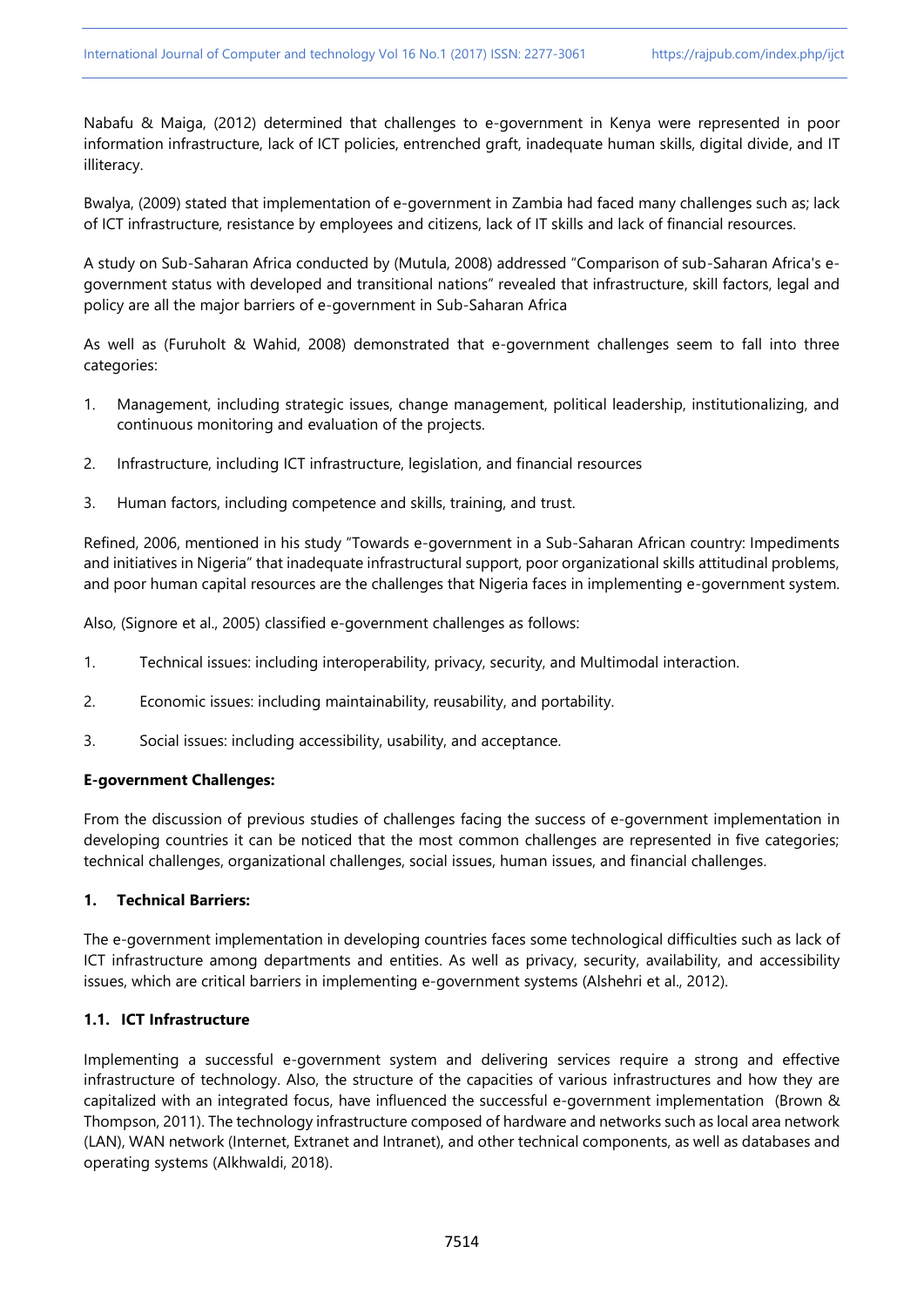In developing countries ICT infrastructure is considered one of the main challenges for e-government, where, many of these countries are not able to deploy the appropriate ICT infrastructure as they suffering from digital divide, that refers to the "large differences in the level of access to the Internet and therefore ability to benefit from e-government" (Rose & Grant, 2010). This lack of ICT infrastructure in developing countries often impedes the successful implementation of e-government (Alkhwaldi, 2018). Also, using and utilizing from e-government applications need E-readiness, ICT literacy, and access to the internet and electronic service channels. The weakness of these factors in addition to limited bandwidth and high cost of using new technologies, influence IT infrastructure, as they represent challenges to it.

Consequently, governments have to work closely with the private sector to establish a modern ICT infrastructure to provide access opportunities to disconnected individuals.

## **1.2. Privacy**

Privacy is a critical challenge in e-government implementation, as it refers to "the guarantee of an appropriate level of protection regarding information attributed to an individual" (Alshehri et al., 2012), and it requires both policy and technical responses when addressing the privacy issue in an e-government context.

However, the importance of citizens' confidence in the careful handling and privacy of any personal information that shared with government agencies (Weerakkody et al., 2011), citizens, especially in developing countries, are concerned about information sharing, website tracking, mishandling of private information and the egovernment ability to monitor and invade their privacy. So, governments need to deal effectively with privacy issues in e-networks to increase citizens' confidence in the use of e-government services (Lean et al., 2009). As well as, governments are obliged to ensure citizens' rights regarding privacy, processing, and collecting personal data for legitimate purposes only (Sharma & Gupta, 2003), consequently, they must give the priority to privacy and confidentiality issues when establishing and maintaining websites in order to ensure the secure collection of data (Almarabeh & AbuAli, 2010). Since it is difficult to interject the privacy protections once an e-system has been built, the privacy considerations must be included in the planning and design of e-government systems. The comprehensive privacy policy should specify the citizens' rights to privacy and mandate that personal data are collected and processed only for legitimate purposes (Shareef et al., 2011).

# **1.3. Security**

There is a consensus on considering security issue for both citizens and governments as one of the critical factors for the e-government system implementation around the world (Almarabeh & AbuAli, 2010). Security can be defined as "the protection of information and systems against accidental or intentional disclosure to unauthorized access, or unauthorized modifications or destruction" (Layton, 2007). Consequently, it refers to the protection of assets, information systems, and the control of access to the information itself (Lean et al. 2009), as well as security can have technical or non-technical issues, as the non-technical issues have more influence in the developing countries.

The security policies and standards which meet citizen expectations represent a vital component in addressing the concerns of the trust relationship between citizens and government (Colesca, 2009).

However, information security is costly, it is a necessary part of e-government, and it involves the protection of data, in addition to training and oversight of personnel, integrating of software and hardware, service continuity, which is essential to availability and delivery of services, and citizens' confidence and trust establishment.

Security cover of many elements such as computer security documents security, network security, and confidentiality of personal data (Smith & Jamieson, 2006), as well as e-infrastructure protection and maintenance in the form of firewalls and limits to those who have access to the data. Moreover, the security technology usage includes digital encryption, signatures, bank account numbers, credit card numbers, passwords, user IDs, and other transmitted and stored data electronically over the internet; these can aid in the security goals achievement in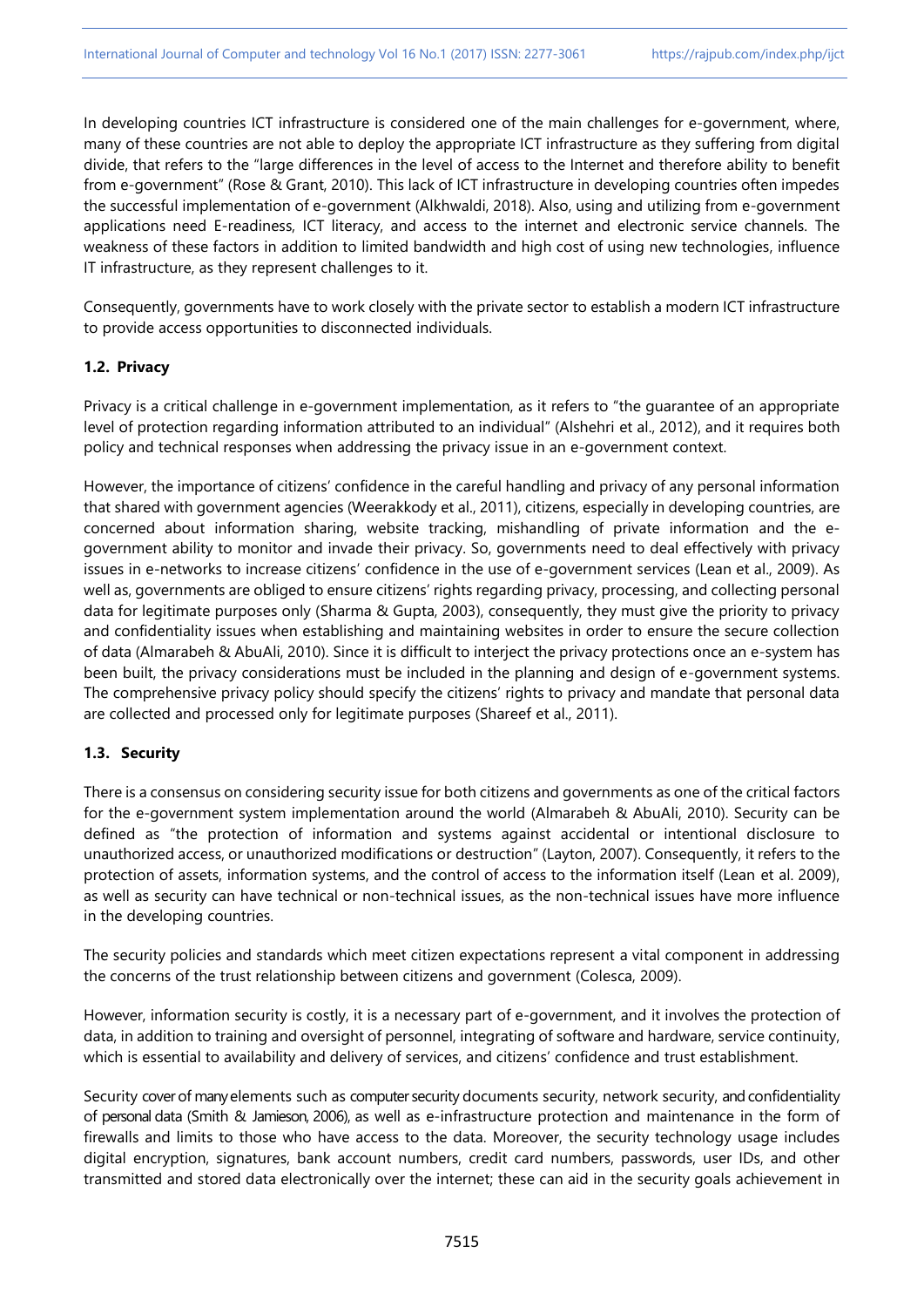e-government applications (Weerakkody et al., 2011). Also, security systems involve continuous protection against the increasing danger of viruses and worms.

Users need to be educated on the importance of security measures, such as private passwords, to ensure their protection. (Reddick & Frank 2007) point out three keys that affect the success of security as follows:

- Continuous improvement and upgrades in an attempt to stay ahead of criminals.
- Security must be visible and foreboding to deter possible criminals.
- The fact that must be accepted is that no security system is perfect and that all systems can eventually be overcome.

Hence, government organizations those are responsible for the maintenance, collection, and distribution of confidential or sensitive information, have to consider security methods for collected information as well as for their websites. Also, a top priority should be given for authority and an infrastructure encryption system (Colesca, 2009).

## **1.4. Availability:**

Availability refers to "the number of e-services that are available for the citizens 24/7" (Almarabeh & AbuAli, 2010). As well as it improves the citizens' satisfaction of the e-government system due to its influence on service quality (Rehman & Esichaikul, 2011). So the availability of services is crucial for e-government success. Consequently, governments have to give attention to improving the available e-government services and work on increasing the amount of these services.

## **1.5. Accessibility.**

Accessibility refers to "how citizens' obtain online government services and information through multiple echannels." The presence of e-channels enables all types of citizens to access the e-government services despite their residence place, religion or even disabilities, so, service accessibility can be proposed as an important predictor to establish "citizen-centric" e-government services (Alomari et al., 2012).

Due to the vital rule of availability and accessibility in e-government success, government agencies should ensure the availability and accessibility of their web services to all stakeholders from different locations (Alkhwaldi et al., 2018).

### **2. Organizational Barriers**

Organizational challenges include leader and top management support, resistance to change, lack of partnership and collaboration, lack of qualified personnel and training, and policy and regulation issues.

### **2.1. Leader and Top management support**

The top management support is crucial in adopting any new innovation, and plays a significant role in adopting and implementing e-government (Al-Khafaji, et al., 2012), as it refers to "the commitment from top management to provide a positive environment that encourages participation in e-government applications" (Hussein et al., 2007). Thus, the successful implementation of e-government needs support from the highest level of government.

Similarly, leadership is one of the main driving factors in every new and innovative project or initiative, so it is necessary for e-government implementation. Hence, leadership involvement and clear lines of accountability for improving management are important to gather the necessary resources for improving management,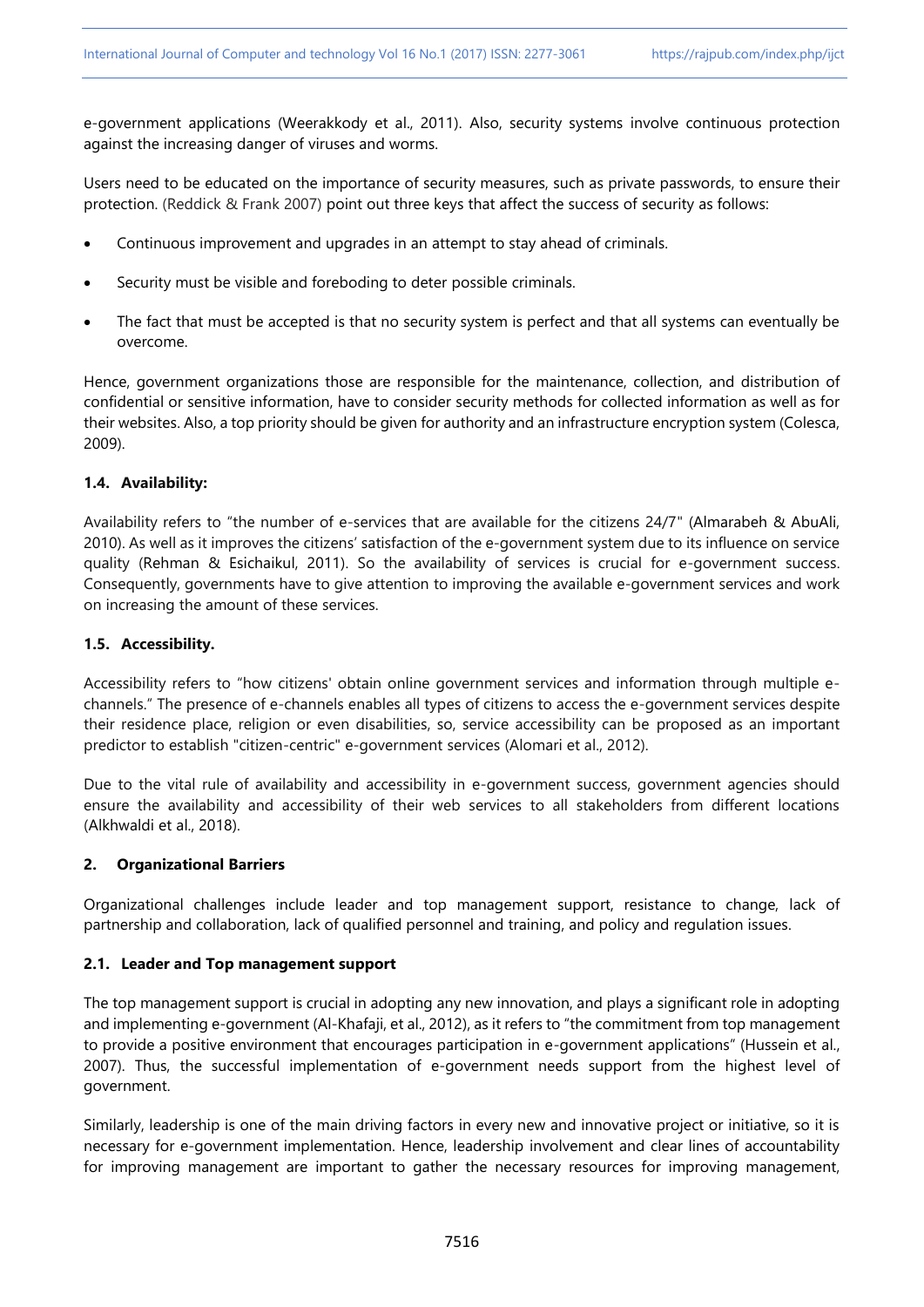overcome the natural resistance to organizational change and build and maintain the organization-wide commitment to new methods of conducting e-government systems (Almarabeh & AbuAli, 2010). The involvement of high-level leadership and integrated vision of IT, are vital to the acquisition of necessary resources, vertical planning of e-government, the motivation of officials, interagency and ministry co-ordination and support of dealings with stakeholders and external partners as well as, it is observed in developing countries that e-government developing is driven by political leadership and an integrated vision of IT.

Therefore, the government has to educate the potential government managers, administrators and leaders in planning and managing ICTs across all public sectors, focusing on effective delivery, access opportunity and economic development of public information and services (Olasina, 2014).

## **2.2. Resistance to change to electronic ways**

E-government means transformation from work manual methods to electronic methods, thus creates a new advanced environment that is completely different from what has been used in the traditional government departments (Alshehri & Drew, 2010). These changes lead many employees to consider e-government revolution as a threat for their future rather than an opportunity, in other words, "they are afraid to lose their jobs," so, these employees tend to resist these changes, which represent a barrier for public offices modernization and for implementing change initiatives. This resistance to change resulted from shifting from a known organizational structure to a new one as well as unqualified employees for using and utilizing the information technologies (Al-Khafaji et al., 2012), as well as the income, education, and age factors. Accordingly, resistance to change is considered as one of the organizational challenges of implementing e-government. It is noticeable that the e-government system does not face only an internal resistance from employees, but it also may face resistance by citizens that lead to negative outcomes regarding e-government participation (Alzahrani & Goodwin, 2012). This resistance to change, whether internal or external, represents a risk as it may lead to the collapse of e-government systems. So, e-government leaders have to identify the sources of resistance and create a plan in order to treat them by retraining employees and developing their skills to be able to deal with the implemented information system (Alshehri & Drew, 2010), as well as regarding the resistance by citizens, governments need to improve their social life and establish a knowledge-based society in an effort to change the IT-culture of their citizens (Alkhwaldi, 2018).

# **2.3. Lack of partnership and collaboration**

Collaboration and cooperation between public and private organizations play a critical role in the success of egovernment implementation process (Altameem et al., 2006). The government should encourage all sectors to participate in e-government implementation and development. As, they provide government with skills and capabilities, plans, resources and experiences that it lacks, for instance, "the ICT private sector is able to support the government with technical skills and infrastructure; meanwhile, universities will provide the required staff, learning, and training courses for government staff and citizens, and other government departments and agencies can contribute in data and information flow and knowledge sharing for problem-solving of similar tasks or processes and so on" (Alshehri, et al., 2012).

Accordingly, the lack of collaboration and cooperation between organizations and e-government is one of the main factors in e-government failures (Almarabeh & AbuAli, 2010).

Collaboration and cooperation are not simple to realize, especially citizens distrust their governments; particularly those have a history of political instability, large-scale corruption, or dictatorship. So, the government must do efforts to build citizens' trust in their government to ensure the public and stakeholders participation in e-government. As well as the government must play the role of facilitator and encourage the private sector to participate in e-government development and implementation (Alshehri et al., 2012).

# **2.4. Lack of qualified personnel and training**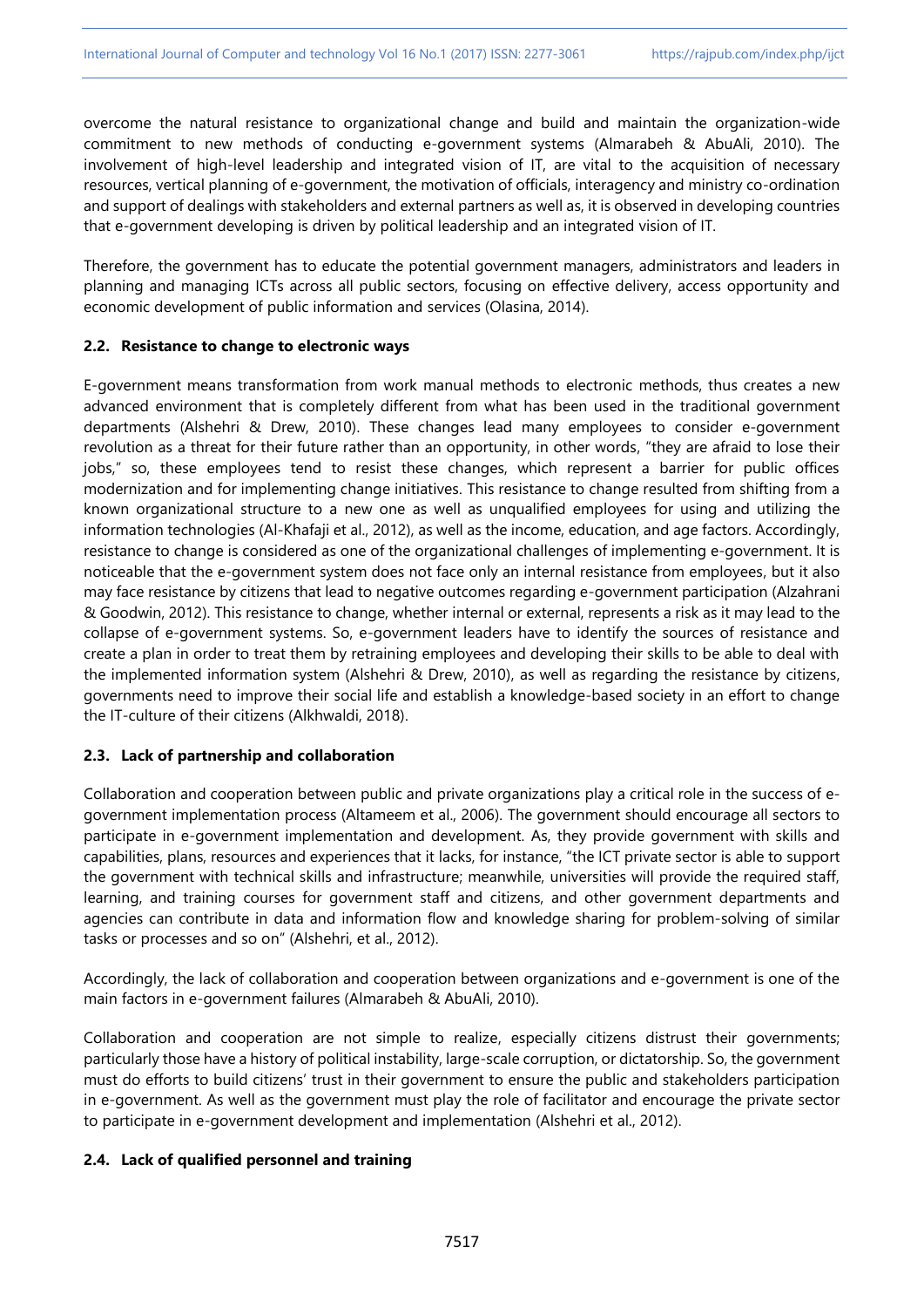A successful e-government implementation needs appropriate skills, as it requires technical skills for design, implementation, installation, and maintenance of ICT infrastructure, in addition to skills for using and managing online functions, processes, and customers (Alshehri et al., 2012).

Lack of ICT skills is a particular problem in developing countries due to the constant lack of qualified staff and inadequate training of human resources (Mahmood et al., 2019). So, it is considered one of the major challenges to e-government initiatives. Consequently, governments have to develop human capital, by providing knowledge management initiatives that focus on seminars, staff training, and workshops to create and develop the basic skills of e-government usage (Abdulkareem, 2015). It is important for governments to focus on training, education programs, and learning skills to enhance e-government projects and fulfill the full economic benefits of ICT (Gyamfi et al., 2019)

## **2.5. Policy and regulation issues**

Implementing e-government functions and principles requires a range of new laws, policies, rules, and government changes to address electronic activities that include; electronic archiving, the transmission of information, electronic signatures, data protection, copyright issues, intellectual property rights and computer crime, (Almarabeh & AbuAli, 2010). As dealing with e-government requires signing a digital agreement or a contract that must be recognized and protected by a formalized law, which is specified to protect these activities (Alshehri et al., 2012).

Furthermore, the laws of e-government and e-business are not yet available in many countries (Dawes, 2008), so during e-government implementation policy makers must consider the impact of law and public policy (Mahmood, et al., 2019) as well as, they have to establish protections and legal reforms in order to ensure the security, privacy, and legal recognition of electronic signatures and electronic interactions (Alshehri et al., 2012).

### **3. Social Barriers**

Social issues to the e-government implementation are concerned with the social implications of new IT as well as the usability by a large variety of people. The social aspect includes many challenges such as; culture, and the digital divide (Alshehri et al., 2012).

# **3.1. Digital Divide**

Successful e-government implementation requires the ability to use computers and the internet, so lack of these skills represents a barrier to e-government (Mahmood et al., 2019). The digital divide is "the gap in opportunity between those who have access to the Internet and those who do not" (Alshehri et al., 2012). It results in developing countries from low literacy, lack of infrastructure, slow adoption of technology, high corruption, massive poverty and access to modern technology such as; internet, mobile phones, and computers (Ajibade et al., 2017 and Sarker, et al., 2019).

In developing countries, not all citizens have equal access to the internet, whether due to a lack of necessary skills, financial resources, or other reasons. Therefore, governments should provide training in computer basics and internet skills to their citizens and employees so that they can participate in e-government development applications (Alshehri, et al., 2012). Also, the gap between those who have access to the internet and data services and those who do not can be addressed by making internet services available (Ajibade et al., 2017). A survey conducted by (United Nations, 2018) clears that the increase of digital divide necessarily increases the cost of technical barriers to e-government.

# **3.2. Culture**

Cultural implications of new technologies are one of the main barriers to e-government implementation (Ajibade et al., 2017). Culture includes several principles, such as society, religion, beliefs, language, values, education,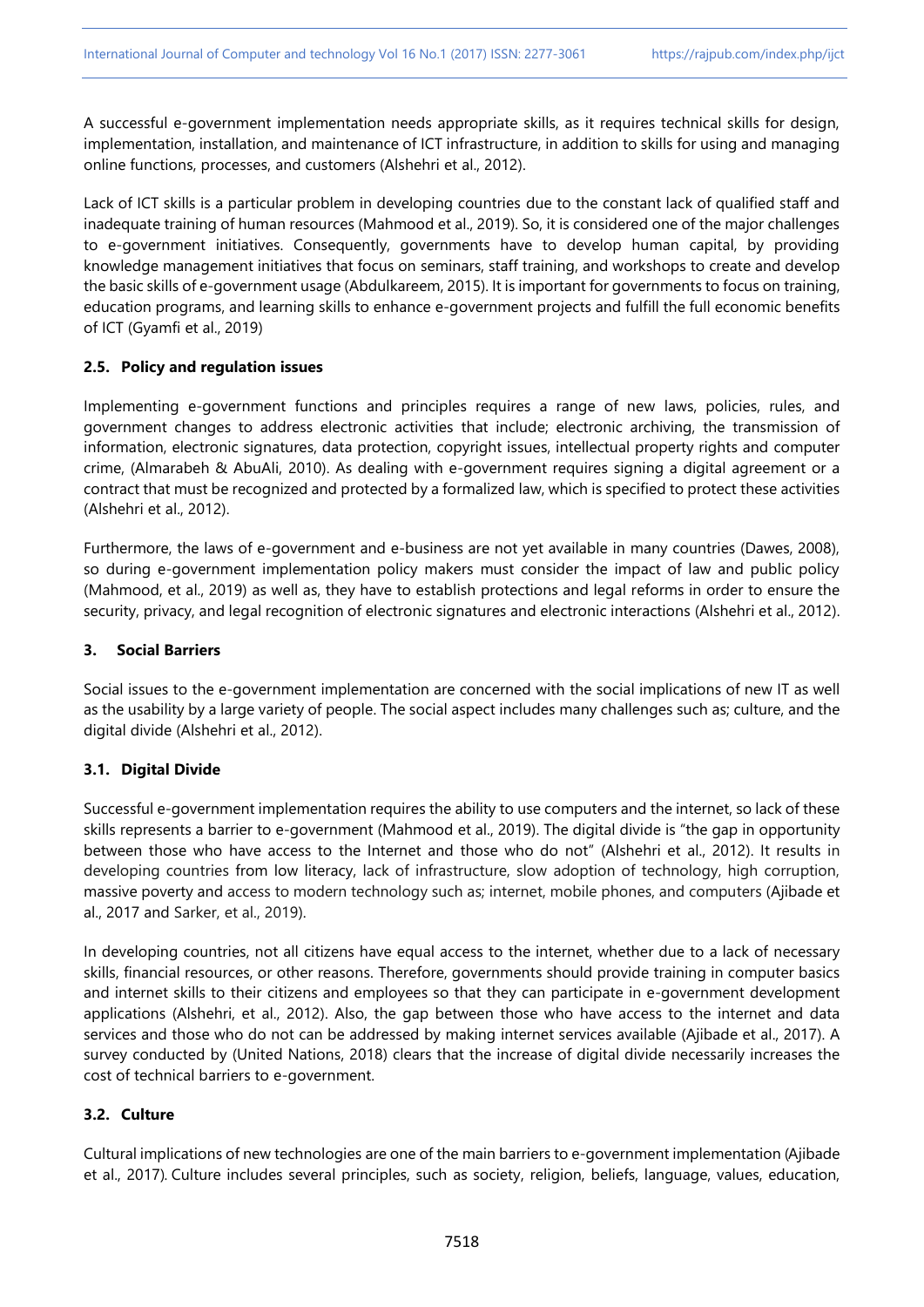characteristics, and behaviors (Alshehri et al., 2012). Therefore, culture plays a significant role in how policy makers and citizens use new technologies and online systems (Choudrie et al., 2010). Individual's culture plays a significant role in resistance to change and slow adoption of new technologies (Mahmood et al., 2019), thus it has negatively affected the acceptance and adoption of e-government system. Consequently, changing the major culture of society is necessary to achieve successful e-government.

## **4. Financial Barriers**

E-government implementation is very expensive because of the high cost of computer systems implementation and maintenance, which put many countries in front of funding e-government programs dilemma. The egovernment implementation cost includes; high cost of systems software, hardware and maintenance, training, and education, so lack of money is the most significant barrier to the e-government implementation process (Alshehri et al., 2012). According to (Brown & Thompson, 2011), lack of financial support for capital investment in new ICT systems in developing countries is the major obstacle to e-government. To address the financial barriers, public administrations must guarantee long-period financial support for the e-government.

### **5. Human challenges**

Most developing countries suffer from the challenge of inadequate ICT human resource in their effort to develop e-government programs (Olasina, 2014). As well as, many e-government projects in most African countries have failed because of the incompatibility between adopted technologies and human skills and capacities to manage them (Asogwa, 2013; Eze et al., 2013).

According to Alkhwaldi, et al. (2018) "Once the people have the infrastructure to go online, they need the awareness, skills and online content to motivate their access," so it clears that lack of awareness and ICT skills to represent barriers to e-government initiatives.

# **5.1. Lack of awareness.**

Generally, in developing countries, citizens have limited awareness of e-government services and their benefits (Weerakkody et al., 2011). This lack of awareness is considered one of the barriers to successful e-government adoption (Rana et al., 2013). Awareness refers to "the person understands of others' activities, which yields to a context for his activities" (Alateyah et al., 2013).

Lack of awareness causes the low rates of citizens' participation in e-government projects and its failure (Rehman & Esichaikul, 2011). Therefore, governments should work on increasing the citizens' awareness by launching attractive awareness campaigns to promote new services of e-government and achieve the success of egovernment implementation.

# **5.2. ICT skills.**

The required ICT skills to use e-government systems by citizens are Information security literacy and ICT literacy. The lack of these skills, particularly in developing countries is a crucial challenge to e-government initiatives (Odat, 2012). ICT Literacy is defined as "the ability to use information technology tools, communications tools, ICT applications to access, use, integrate, assesses, and create information in order to participate in an Information technology society" (Katz et al., 2009), so it indicates people who are unable to use ICT due to the lack of computer knowledge and education (Almarabeh & AbuAli, 2010).

While information security literacy means "the scarcity of basic knowledge about secure online practices"( Furnell & Moore, 2014).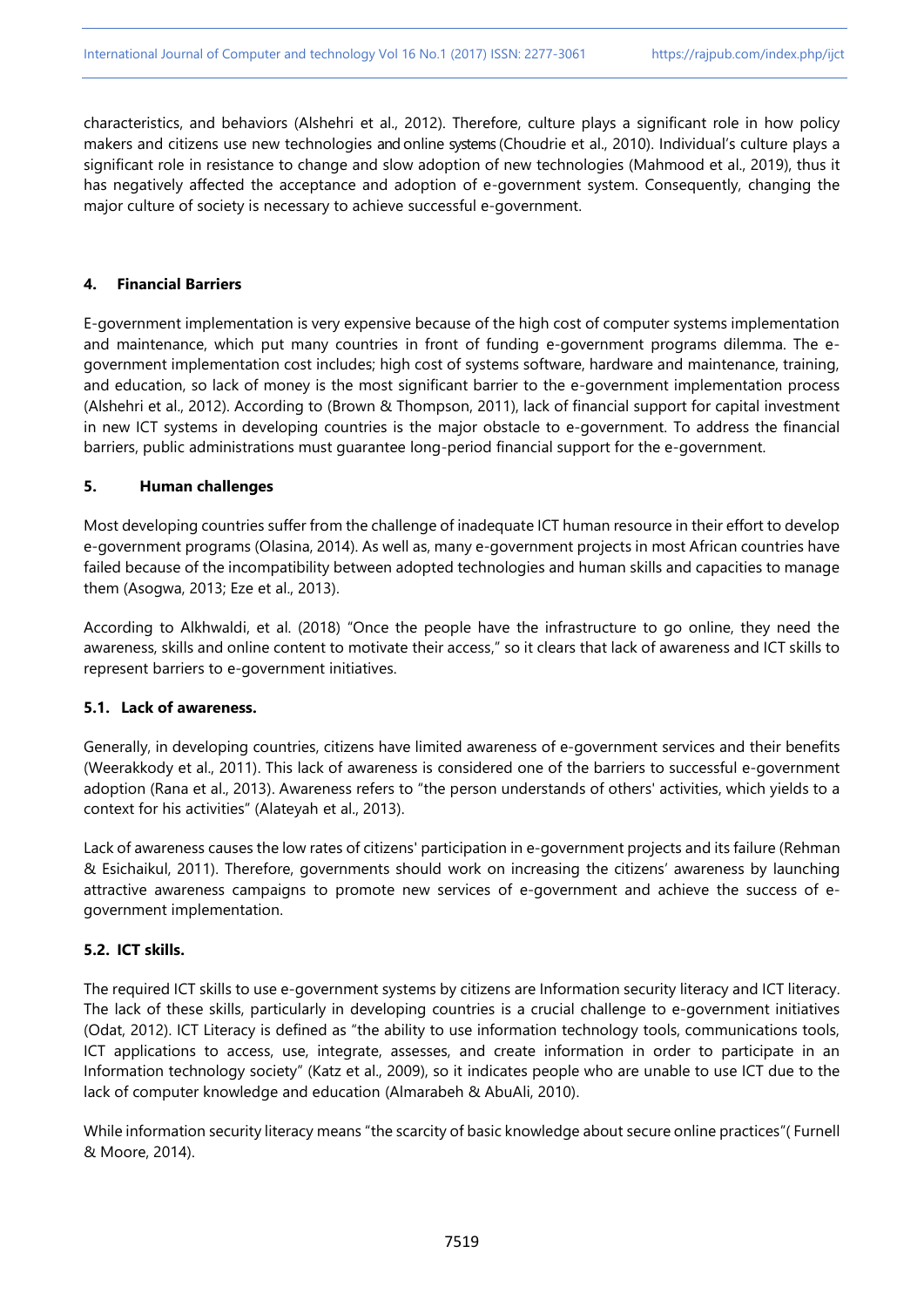So, governments needed to provide security, essential computer, and internet skills to their citizens to improve their participation in e-government.

### **Conclusion:**

E-government is crucial for every government in both developed, and developing countries as it is the government means to keep up with the technological developments. In conclusion, after reviewing related literature to e-government challenges in developing countries, it can be concluded that the most important

e-government challenges can be classified into five categories those are; technical challenges, organizational challenges, social issues, financial challenges, and human challenges. Such challenge includes several elements as follows:

Technical challenges include; lack of ICT infrastructures, privacy, security issues, availability and accessibility.

Lack of ICT infrastructures is considered the fundamental element of implementing e-government as it consists of hardware and software. Consequently, it is responsible for work processes, and information flows, and so, it is impossible to implement e-government system without ICT infrastructures, as well as ICT infrastructure is engaged with services availability 24/7 and the citizens' ability to access to the internet and deal with information technology. Privacy and security are integrated issues, as privacy relating to the citizens' privacy of information, while security dealing with regulations which ensure the secure of interactions.

Organizational challenges include; leader and top management support, resistance to change, lack of partnership and collaboration, lack of qualified personnel and training, and policy and regulation issues. It clears that the lack of ICT qualifications and the employees' fear of losing their jobs create the resistance to change as well as the absence of leader and top management support

Social issues include; culture and the digital divide. It clears that the citizens' culture consists of society religion, beliefs, language, values, education, characteristics, and behaviors, plays an important role in resistance to change and slow adoption of new technologies as well as digital divide results from low literacy, lack of infrastructure, slow adoption of technology, high corruption, massive poverty and access to modern technology.

Financial challenges are the major challenge to e-government implementation as the funding lack affect the availability of a strong ICT infrastructure, a strong security system, and effective training programs for employees because of their high cost

Human challenges include; lack of awareness and ICT skills. It clears that the citizens' awareness of e-government initiatives is important to encourage them to interact with e-government systems as well as ICT skills include Information security literacy and ICT literacy which determined the citizen's ability to use ICTs and interact with e-government system.

Finally, it clears that all challenges to e-government implementation in developing countries have a direct or indirect effect on each other.

### **Recommendations for e-governments in developing countries:**

- Governments are recommended to collaborate with the private sector to ensure funding resources for egovernment implementation.
- Governments must implement and develop a strong ICT infrastructure.
- Governments have to provide training programs to their employees and citizens to increase their awareness about e-government importance and benefits as well as educate them the ICT literacy.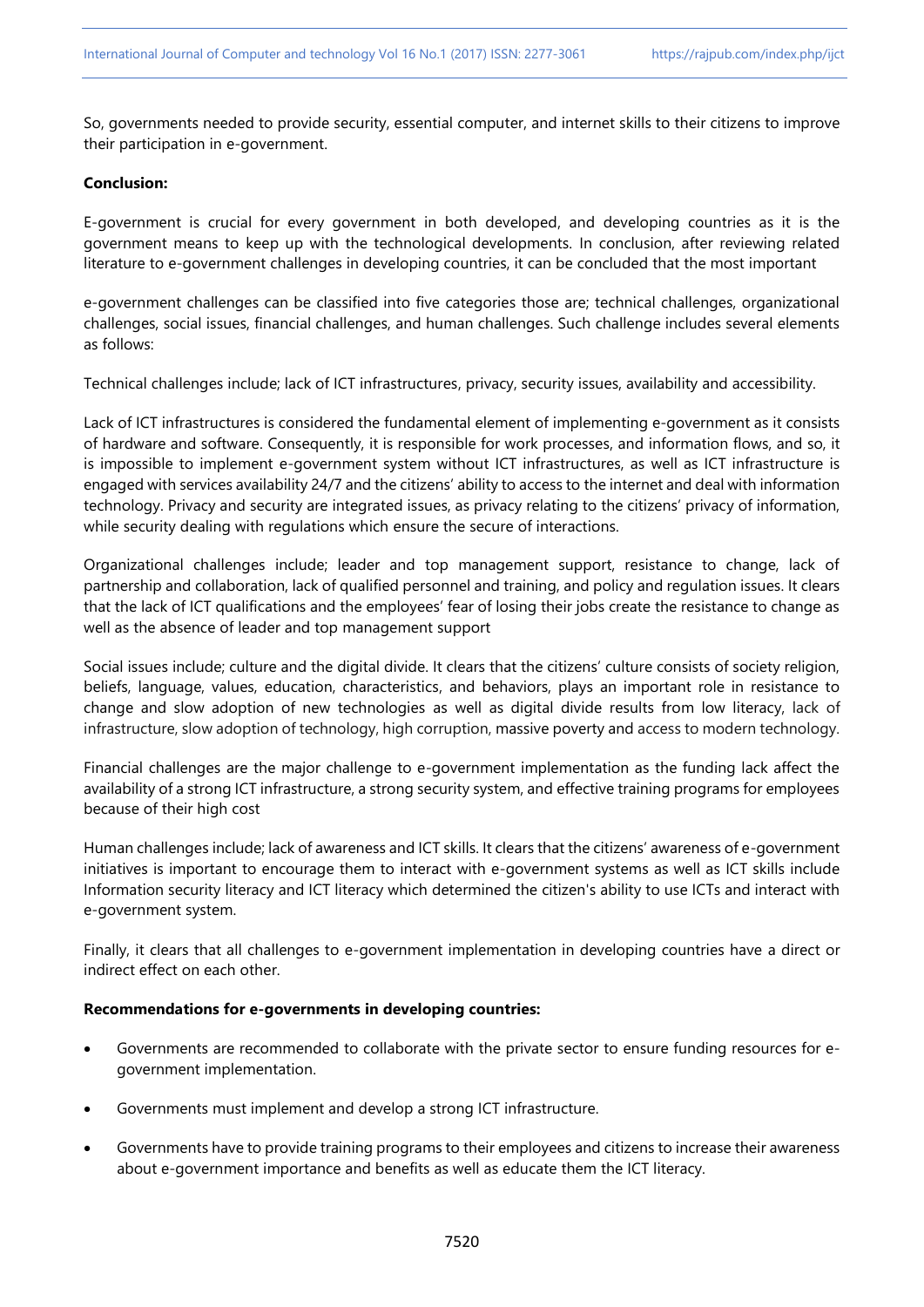- Governments must care about the laws and regulations that organize e-government transactions, and ensure the system secure and citizens' privacy
- Governments have to work on changing society culture to eliminate resistance to change.
- The government must qualify the upcoming leaders and managers to be able to manage and improve egovernment. The government have to work on acquiring citizens' trust in e-government

## **References**

- 1. Andersen, K. V., and Henriksen, H. Z. (2006). "E-government maturity models: Extension of the Layne and Lee model," *Government Information Quarterly, Vol.*23, No.2, pp. 236–248
- 2. Sarrayrih, M. & Sriram, B. (2014). Major challenges in developing successful e-government: A review on the Sultanate of Oman. Journal of King Saud University – Computer and Information Sciences, Vol. 27, pp. 230- 235
- 3. Bakunzibake, P., Grönlund, Å., Klein, G. O. (2019). Organizational Challenges in the Implementation of 'onestop' e-Government in Rwanda. *Electronic Journal of e-Government*, Vol.17, No.1, pp. 1-19
- 4. Altameem, T., Zairi, M., & Alshawi, S. (2006, November 19-21) Critical success factors of e-government: A proposed model for e-government implementation. *Proceedings of the International Conference on innovations in Information Technology (IIT 2006)*, Dubai, UAE.
- 5. Alshehri, M. & Drew, S. (2010). Implementation of e-Government: Advantages and Challenges. *In proceedings of IASK E-ALT2010 CONFERENCE*. Pp.79 – 86
- 6. Alshehri, M., Nguyen, A. & Drew, S. (2012). Using the UTAUT Model to Determine Factors Affecting Acceptance and Use of E-government Services in the Kingdom of Saudi Arabia. Unpublished doctoral dissertation, School of Information and communication technology, Griffith University.
- 7. Alkhwaldi, A., Kamala, M., & Qahwaji, R. (2018). Analysis of Cloud-Based E-government Services Acceptance in Jordan: Challenges and Barriers. *Journal of Internet Technology and Secured Transactions (JITST)*, Volume 6, No.2, pp. 556-568
- *8.* Liton, S. & Habib, A. (2015). Analyzing Challenges and Opportunities for the Implementation of E-Government in Bangladesh. Global *Journal of Computer Science and Technology: Interdisciplinary.* Vol.15 No.1
- *9.* Signore, O., Chesi, F. & *Pallotti, M.* (2005). E-government: challenges and opportunities. In Proceedings of *CMG Italy - XIX Annual Conference 7-9 June 2005 Florence, Italy*
- *10.* Furuholt, B. & Wahid, F. (2008). E-government Challenges and the Role of Political Leadership in Indonesia: the Case of Sragen. *Proceedings of the 41st Hawaii International Conference on System Sciences*
- 11. Reddick, C. G., & Frank, H. A. (2007). The perceived impacts of e-government on U. S. cities: A survey of Florida and Texas city managers. *Government Information Quarterly, 24*(3), 576-594.
- 12. Nabafu, R., and Maiga, G. (2012). A model of success factors for implementing local e-government in Uganda. *Electronic Journal of e-Government*, Vol.10, No.1, pp. 31-46.
- 13. Almarabeh, T., and AbuAli, A. (2010). A General Framework for E-Government: Definition Maturity Challenges, Opportunities, and Success. *European Journal of Scientific Research*, *39*, 1, 29-42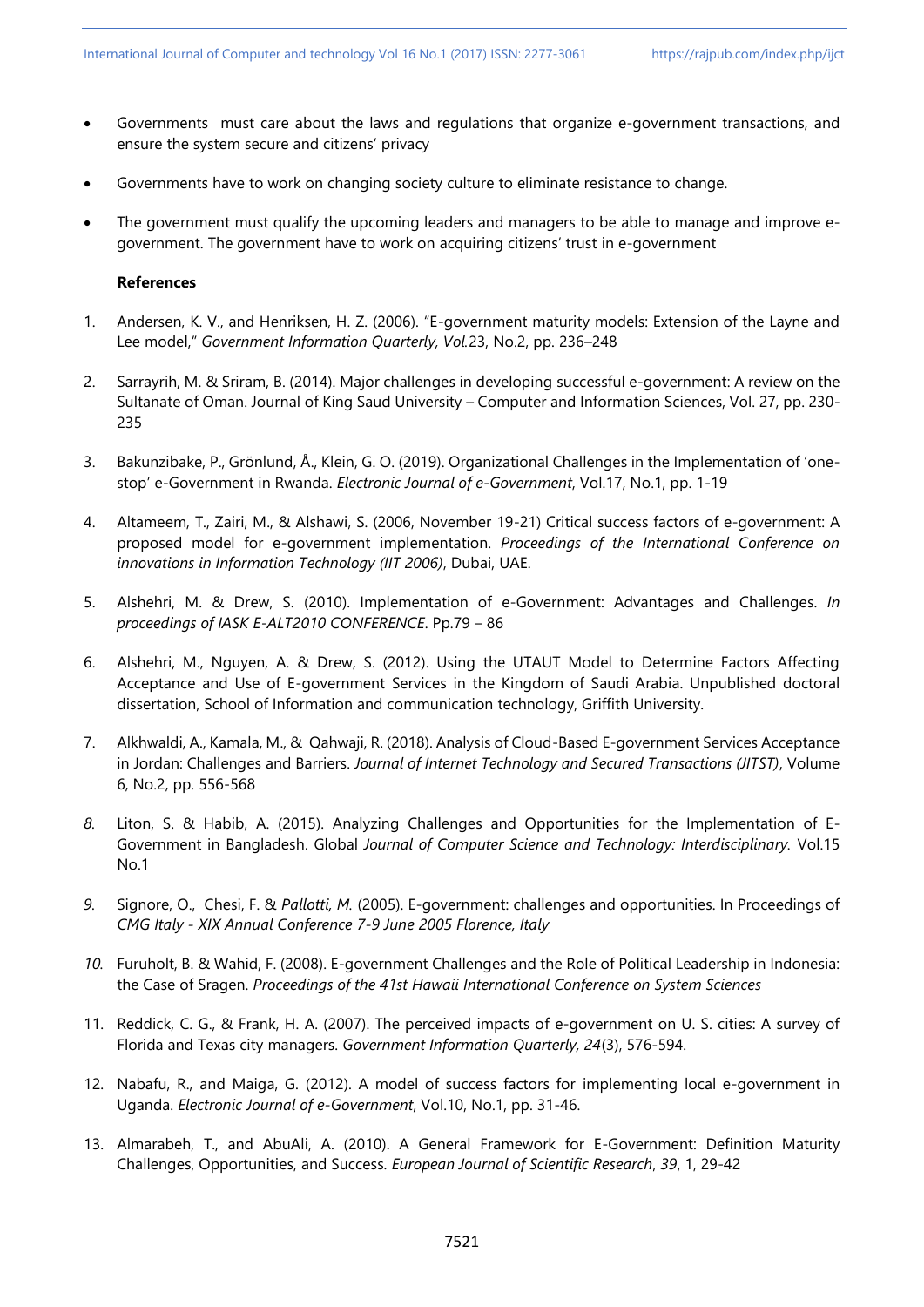- 14. United Nations. (2018). *E-government Survey: Gearing E-government to Support Transformation towards Sustainable and Resilient Societies*. United Nations, New York.
- *15.* Bwalya, K.J. (2009). Factors Affecting the Adoption of e‐Government in Zambia. *The Electronic Journal of Information Systems in Developing Countries*, *38*(1), pp.1-13.
- *16.* Choudrie, J., Umeoji, E., & Forson, C. (2010). Diffusion of e-government in Nigeria: A qualitative study of culture and gender. *Pre-ICIS SIG Global Development Workshop,* Saint Louis, Missouri, USA.
- 17. Gyamfi, G.D., Gyan, G., Ayebea, M., Nortey, F. & Baidoo, P. (2019). Assessing the Factors Affecting the Implementation of E-Government and Effect on Performance of DVLA. *International Journal of Electronic Government Research,* Vol. 15, No. 1, pp. 47-61
- 18. Abdulkareem, A.K. (2015). Challenges of E-Government Implementation in the Nigerian Public Service. *JOURNAL OF CREATIVE WRITING*, Vol. 1, No. 4, pp. 45-56
- 19. Alam, M. (2012). E-Governance in Bangladesh: Present Problems and Possible Suggestions for Future Development. *International Journal of Applied Information Systems*, Vol.*4*, No.8, pp. 21–25. DOI:10.5120/ijais12-450804
- 20. Achampong, E. K. (2012). The State of Information and Communication Technology and Health Informatics in Ghana. *Online Journal of Public Health Informatics*. DOI:10.5210/ojphi.v412.4191
- 21. Mpinganjira, M. (2013). E-government project failure in Africa: Lessons for reducing. *African Journal of Business Management*, Vol.*7,* No.32, pp.3196–3201. DOI:10.5897/AJBM12.1093
- 22. Dawes, S. S. (2008). The evolution and continuing challenges of e-governance. *Public Administration Review, Vol.68, N.*1, S86-S102.
- 23. Ajibade, O., Ibietan, J. & Ayelabola, O. (2017). E-Governance Implementation and Public Service Delivery in Nigeria: The Technology Acceptance Model (TAM) Application. *Journal of Public Administration and Governance*, Vol. 7, No. 4, pp. 165-174.
- 24. Mahmood, M., Weerakkody, V., & Chen, W. (2019). The influence of transformed government on citizens trust: Insight from Bahrain. *Information Technology for Development*, Vol.*25,* No.2, 275–303. DOI:10.1080/0268110 2.2018.1451980
- 25. Mohammed, M.A., Aboobaider, B.M., Ibrahim, H., Abdullah, H.A., Ali, M.H., Jaber, M., and Shawkat, A. (2016). E-government and its Challenges in Developing Countries: Case Study Iraqi Government. *The Social Sciences, Vol.*11, No.17, pp.4310-4319
- 26. Olana, G. (2014) 'E-parliament services as tools for anti-corruption and transparency', *International Journal of Electronic Governance*, Vol. 7, No. 1, pp.27–55, http://www.inderscience.com/link.p hp?id=65083
- *27.* Amiga, G.B., Bawole, J.N. & Buabeng, T. (2018). The dynamics of e-government enactment in a developing country public sector organization: evidence from Ghana. *Int. J. Electronic Governance, Vol. 10, No. 1, pp. 74-92*
- 28. Eze, S.C., Awa, H.O., Okoye, J.C., Emecheta, B.C. and Anazodo, R.O. (2013) 'Determinant factors of information communication technology (ICT) adoption by government-owned universities in Nigeria: a qualitative approach,' *Journal of Enterprise Information Management*, Vol. 26, No. 4, pp.427–443.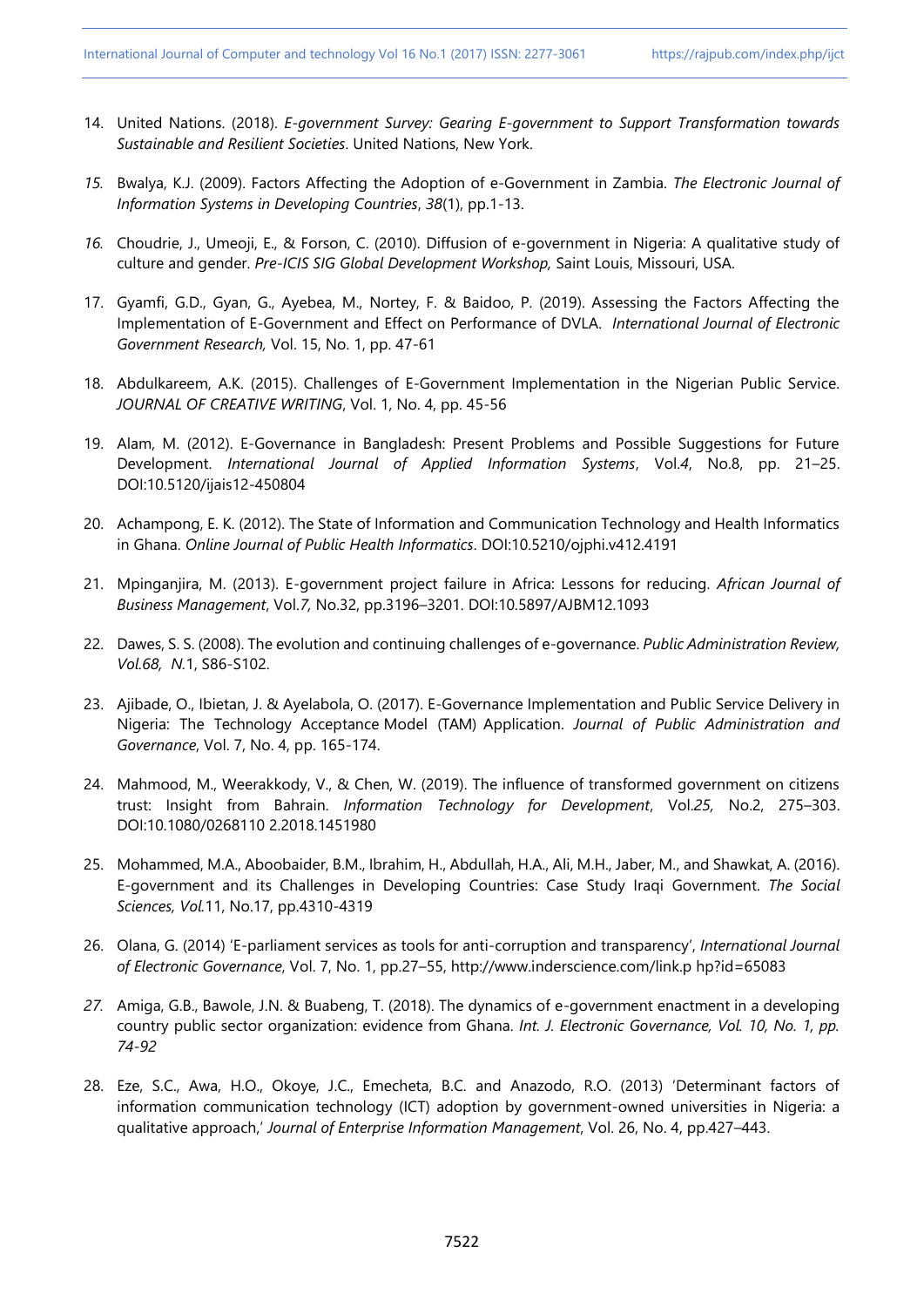- 29. Asogwa, B.E. (2013)'Electronic government as a paradigm shift for efficient public services: opportunities and challenges for Nigerian government', *Library Hi-Tech*, Vol. 31, No. 1, pp.141–159.
- 30. Ahmed, M., Mehdi, O., Moreton, R. & Elmaghraby, A. (2013). E-Government Services Challenges and Opportunities for Developing Countries: The Case of Libya. 2nd International Conference on Informatics and Applications, ICIA, pp. 133-137 DOI: [10.1109/ICoIA.2013.6650243](http://dx.doi.org/10.1109/ICoIA.2013.6650243)
- 31. Gupta, A., Suri, P., Singh, R. (2018). Analyzing the Interaction of Barriers in E-Governance Implementation for Effective Service Quality: Interpretive Structural Modeling Approach. *Business Perspectives and Research* 1–17 DOI: 10.1177/2278533718800562
- 32. Sarker, M.N., Wu, M., Liu, R. & Ma, C. (2019). Challenges and Opportunities for Information Resource Management for E-Governance in Bangladesh. Chapter 53, pp. 675-688, *Proceedings of the Twelfth International Conference on Management Science and Engineering Management*, Lecture Notes on Multidisciplinary Industrial Engineering, [https://doi.org/10.1007/978-3-319-93351-1\\_53](https://doi.org/10.1007/978-3-319-93351-1_53)
- 33. Mutula, S.M., 2008. Comparison of sub-Saharan Africa's e-government status with developed and transitional nations. *Information Management & Computer Security*, Vol.*16, No.*3, pp.235-250.
- 34. Amagoh, F. (2016). An Assessment of E-Government in a West African Country: The Case of Nigeria. In Politics and Social Activism: Concepts, Methodologies, Tools, and Applications (pp. 823-843).DOI: 10.4018/978-1-4666-9461-3.ch042.
- 35. Ifinedo, P. (2006). Towards e-government in a Sub-Saharan African country: Impediments and initiatives in Nigeria. *Journal of E-Government*, Vol.3, No.1, pp.3-28.
- 36. Brown, H. D., & Thompson, S. (2011), Priorities, policies, and practice of e-government in a developing country context: ICT infrastructure and diffusion in Jamaica*. European Journal of Information Systems, Vol.20 No.*3, 329-342.
- 37. Rose, W. R., & Grant, G. G. (2010). Critical issues about the planning and implementation of e-government initiatives. *Government Information Quarterly, Vol.27,* No.1, pp.26-33.
- 38. Qaisar, N., & Khan, H. G. A. (2010). E-government challenges in the public sector: A case study of Pakistan. *IJCSI International Journal of Computer Science Issues, Vol.7*, No.5, pp.310-317.
- 39. Alateyah, S. A., Crowder, R. M., and Wills G. B.,(2013)."Identified factors affecting the citizen's intention to adopt e-government in Saudi Arabia,", p. 904: *World Academy of Science, Engineering, and Technology (WASET)*
- 40. Rana, N. P., Dwivedi, Y. K. and Williams, M. D. (2013)."Analyzing challenges, barriers and CSF of egov adoption," *Transforming Government: People, Process and Policy*, vol. 7, No. 2, pp. 177-198,
- 41. Weerakkody, V., El-Haddadeh, R., & Al-Shafi, S. (2011). Exploring the complexities of e-government implementation and diffusion in a developing country: Some lessons from the State of Qatar. *Journal of Enterprise Information Management, Vol.24*, No.2, pp.172-196.
- 42. Lean, O. K., Zailani, S., Ramayah, T., & Fernando, Y. (2009). Factors influencing intention to use e-government services among citizens in Malaysia. *International Journal of Information Management, Vol.29,* No.6, pp.458- 475.
- 43. Sharma, S., & Gupta, J. (2003). Building blocks of e-government: A framework. *Journal of Electronic Commerce in Organizations, Vol.1,* No.4, pp. 1-15.